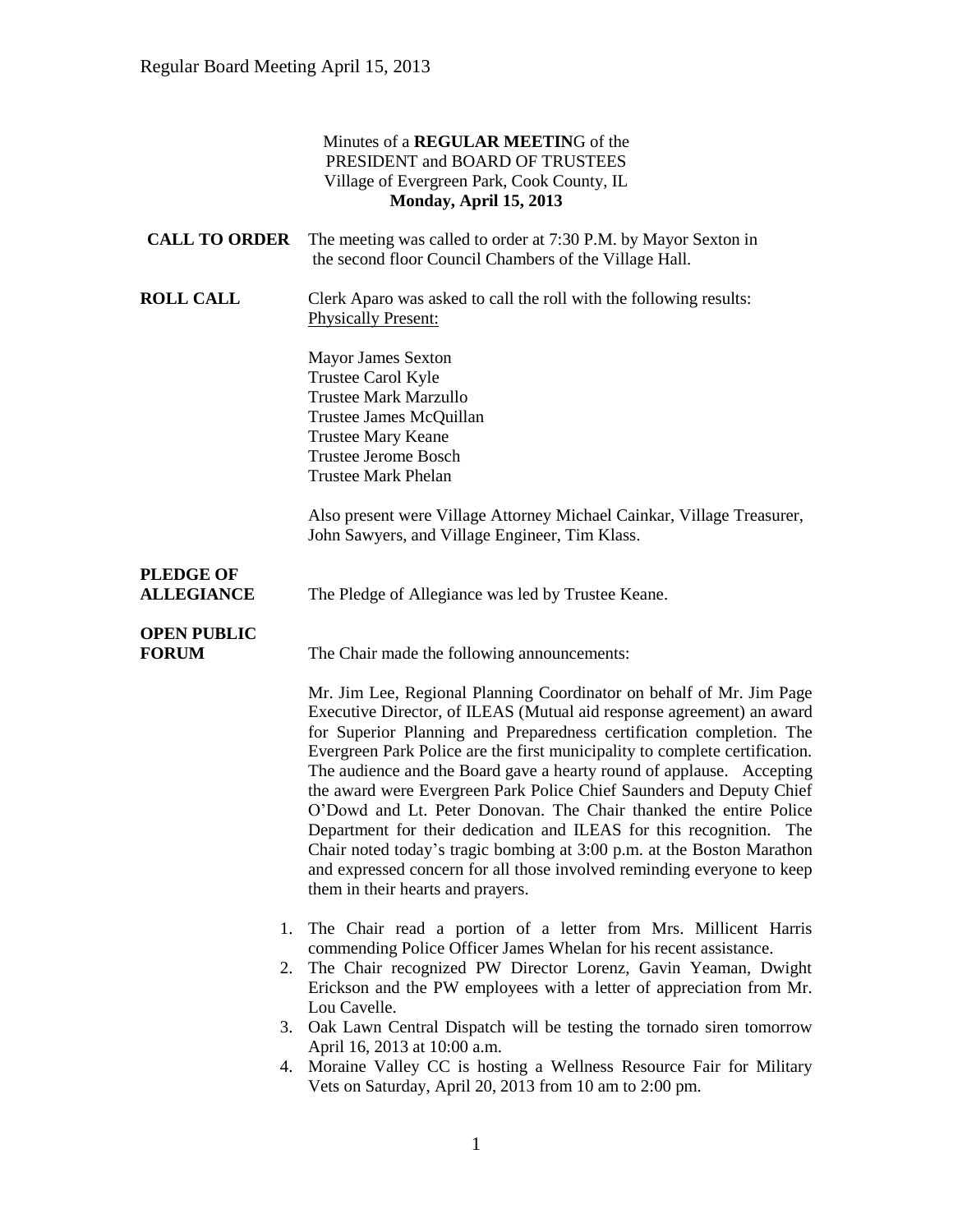- 5. The EP Chamber of Commerce is holding its first Happy Friday social hour on Friday April 26, 2013 at Cavatappi from 5-6 pm.
- 6. Menards is hosting a board cutting ceremony on Monday, April 29, 2013 at the new Menards at 6:00 p.m.
- 7. Animal license renewal forms have been mailed. Licenses are due on or before June 1, 2013.
- 8. Spring Tree Program has been extended to April 19, 2013.
- 9. Evergreen Park Senior Citizens Council will hold its' annual Memories to Go-Village Wide Garage Sale on Saturday, May 11, 2013 from 9 am – 2 pm at Yukich Field.
- 10. EP Fire Dept. will hold its Annual Kid's Health Fair on Wednesday, May 15, 2013 from 3:30-6:30 pm at the Fire Station.
- 11. The EP Police Department is presenting the Hook a Kid on Golf program free to boys and girls of the Village between ages of  $8 - 13$ . Registration is limited and applications are accepted on a first come first serve basis. Applications are on the website and at the Police Department and the Village Hall.

The Chair thanked everyone for the vote of confidence for their recent reelection of the Mayor, the Clerk and three Village Trustees. He thanked the Board and stated this is a team effort and God willing he intends to be here four years from now.

Trustee Kyle stated she has received calls from residents still confused about the electrical aggregation process. The Chair noted further explanation will be addressed in the next newsletter.

| <b>OPEN</b><br><b>PUBLIC</b> |                                                                                                                                                                                                                                                                                                                                                                                                                                                                                                                                                                               |
|------------------------------|-------------------------------------------------------------------------------------------------------------------------------------------------------------------------------------------------------------------------------------------------------------------------------------------------------------------------------------------------------------------------------------------------------------------------------------------------------------------------------------------------------------------------------------------------------------------------------|
| <b>AUDIENCE</b>              | NONE.                                                                                                                                                                                                                                                                                                                                                                                                                                                                                                                                                                         |
| <b>REGULAR</b>               |                                                                                                                                                                                                                                                                                                                                                                                                                                                                                                                                                                               |
| <b>AGENDA</b>                | Motion by Trustee Bosch second by Trustee Kyle to waive the reading<br>of the minutes of the April 1, 2013 Regular Board Meeting of the<br>President and Board of Trustees as presented and passed by unanimous<br>voice vote and so ordered by the Chair.                                                                                                                                                                                                                                                                                                                    |
| <b>RESOLUTION</b>            |                                                                                                                                                                                                                                                                                                                                                                                                                                                                                                                                                                               |
| NO. 12-2013                  | Motion by Trustee Phelan second by Trustee McQuillan, to approve<br><b>Resolution NO. 12-2013</b> with expenditures of the General Corporate<br>Fund of \$433,097.10 and the Sewer and Water Fund in the amount of<br>$$158,058.54$ and the 95 <sup>th</sup> Street TIF Fund, $$142,036.81$ and the Capital<br>Improvement Fund, \$842.34 and the Street Bond Fund \$3,750.00 for a<br>total \$737,784.79. Upon roll call, voting YES: Trustees Kyle, Marzullo,<br>McQuillan, Keane, Bosch and Phelan; voting NO: NONE. The motion<br>was passed and so ordered by the Chair. |
| <b>VILLAGE</b>               |                                                                                                                                                                                                                                                                                                                                                                                                                                                                                                                                                                               |
| <b>TREASURER'S</b>           |                                                                                                                                                                                                                                                                                                                                                                                                                                                                                                                                                                               |
| <b>REPORT</b>                | Motion by Trustee Bosch second by Trustee Marzullo to approve the<br>Village Treasurer's report for March 2013 for information and file in the<br>amount of \$5,636,021.76 in the General Fund and \$3,211,830.84 in the                                                                                                                                                                                                                                                                                                                                                      |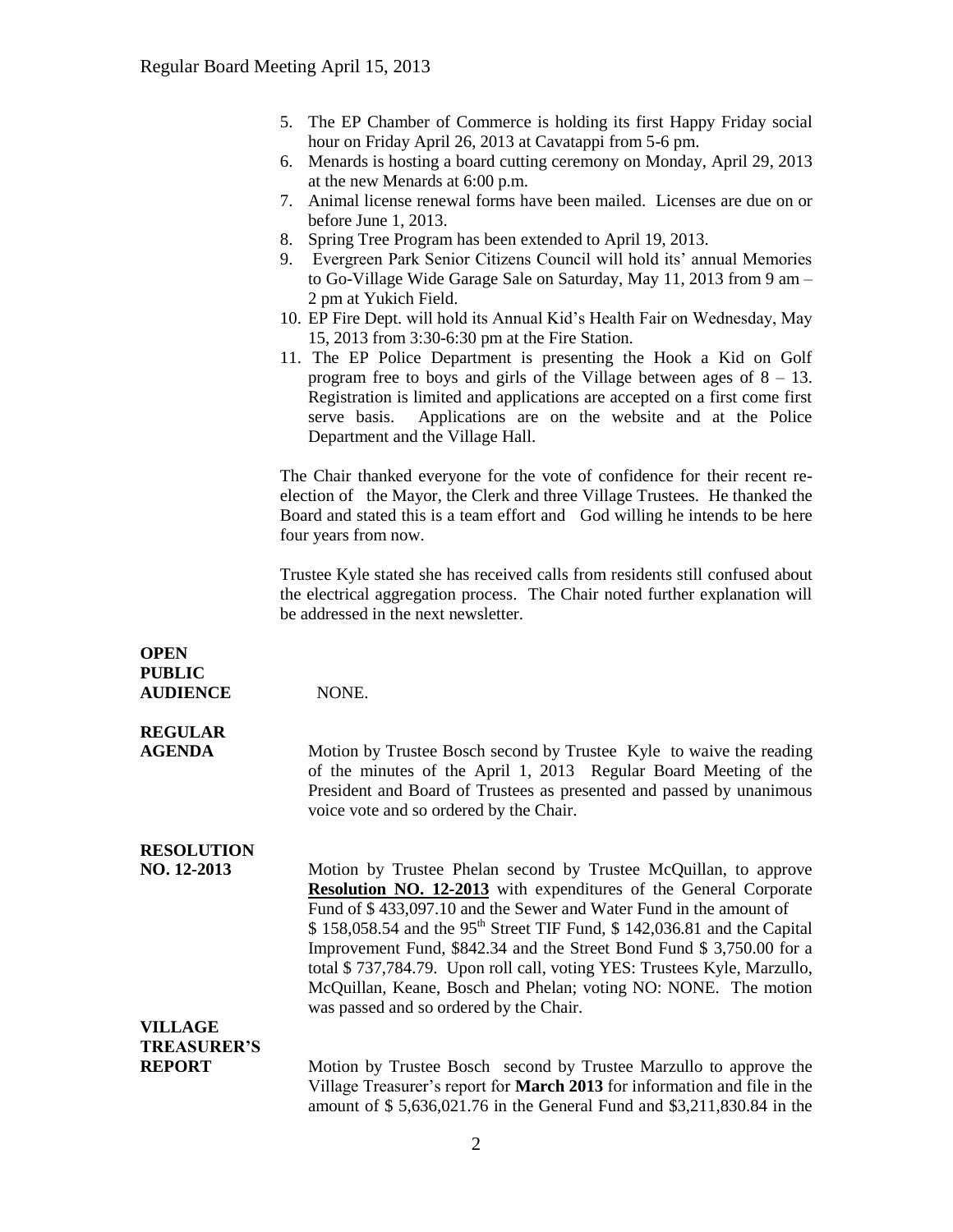Sewer and Water Fund. The motion was passed by unanimous voice vote and so ordered by the Chair.

# **BUSINESS**

**CERTIFICATES** Motion by Trustee Kyle second by Trustee Keane to approve the business license application for **QUICK STOP** (moving from  $95<sup>th</sup>$  & Pulaski) to operate an auto repair business located at 8843 S. Kedzie. Trustee Phelan questioned if the parking has been approved by the inspectors. The Chair noted the parking situation will be monitored. Upon roll call, voting YES: Trustees Marzullo, McQuillan, Keane, Bosch, Phelan, and Kyle; voting NO: NONE. The motion was passed and so ordered by the Chair.

> Motion by Trustee Marzullo second by Trustee McQuillan to approve the business license application for **CRAIG MILLER, ATTORNEY AT LAW to** conduct a law office located at 2940 W. 95<sup>th</sup> Street. Upon roll call, voting YES: Trustees McQuillan, Keane, Bosch, Phelan, Kyle and Marzullo; voting NO: NONE. The motion was passed and so ordered by the Chair.

> Motion by Trustee Kyle second by Trustee Phelan to approve the business license application for **STATE FARM INSURANCE** (moving from present location near  $95<sup>th</sup>$  & Pulaski) to conduct an insurance office located at 10032 S. Kedzie Avenue. Upon roll call, voting YES: Trustees Keane, Bosch, Phelan, Kyle, Marzullo and McQuillan; voting NO: NONE. The motion was passed and so ordered by the Chair.

> Motion by Trustee Phelan second by Trustee Kyle to approve the business license application for **ALL STATE INSURANCE** to conduct an insurance office located at  $3212 \text{ W } 95^{\text{th}}$  Street. Upon roll call, voting YES: Trustees Bosch, Phelan, Kyle, Marzullo, McQuillan and Keane; voting NO: NONE. The motion was passed and so ordered by the Chair.

### **MOTORCYCLE AWARENESS MONTH**

Motion by Trustee Bosch second by Trustee McQuillan to adopt the proclamation," *Declare May2013 Motorcycle Awareness Month in the Village of Evergreen Park."* The motion was passed by unanimous voice vote and so ordered by the Chair.

### **ARBOR DAY**

**PROCLAMATION** Motion by Trustee Phelan second by Trustee Bosch to adopt proclamation, *"Proclaiming April 26, 2013 as Arbor Day in the Village of Evergreen Park, Illinois."* The motion was passed by unanimous voice vote and so ordered by the Chair.

### **MUNICIPAL**

**CLERK'S** Motion by Trustee Bosch second by Trustee Keane to adopt the proclamation for "*Municipal Clerks Week in Evergreen Park May 5, - May 11, 2013*". The Chair state the Clerk does such a great job we are amending the proclamation to read May as Clerk's month. The motion was passed by unanimous voice vote and so ordered by the Chair.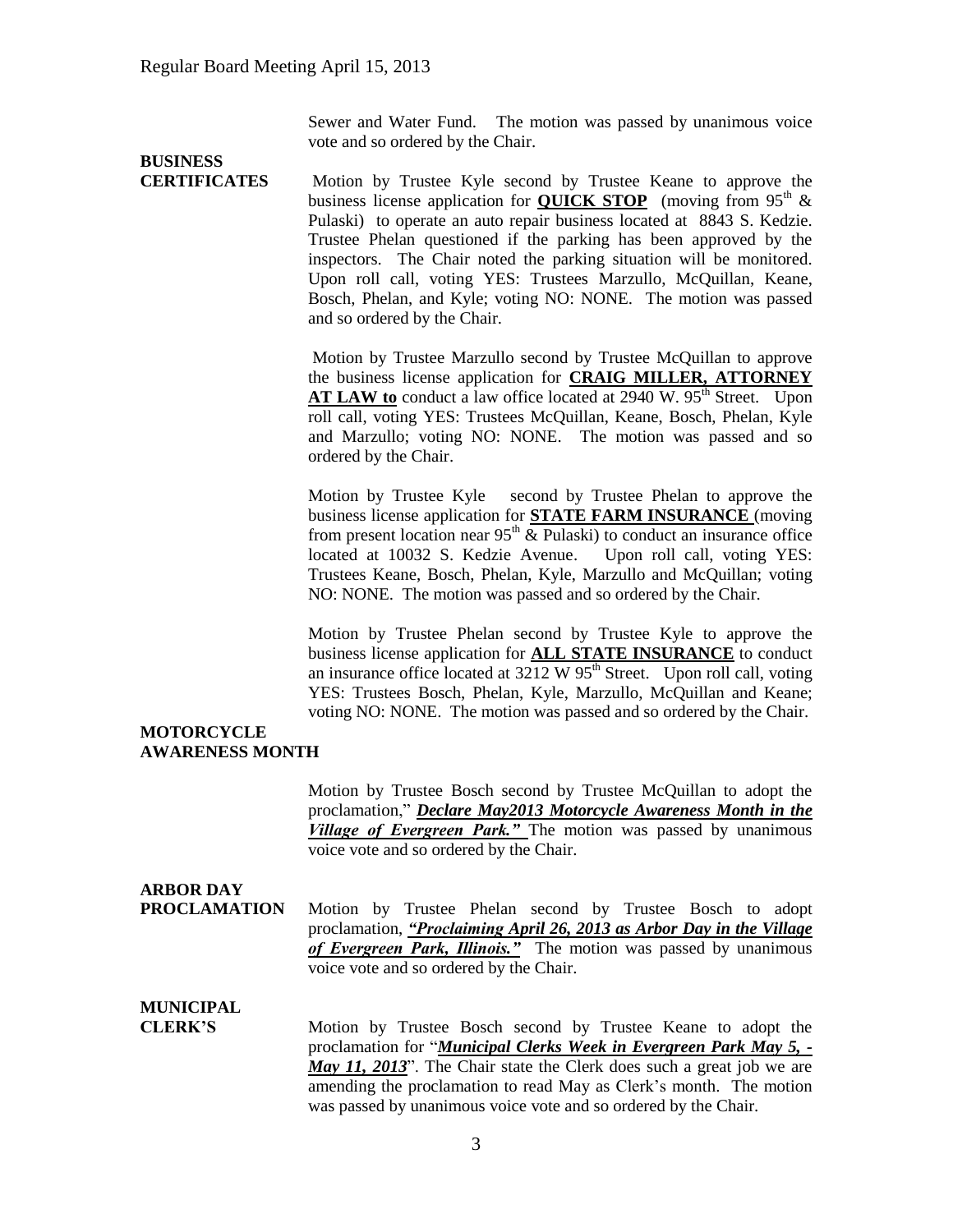### **DANIEL GALBRAITH RECOGNITION**

The Chair introduced Mr. Gavin Yeaman, Street Dept. Arborist who introduced Mr. Daniel Galbraith, a  $7<sup>th</sup>$  grader at Central Jr. High and the winner of the 2013 Second Annual Arbor Day writing contest. Dan's essay was the winner among over 200 student essays. Dan received six (6) tickets to the Morton Arboretum and a tree planting in his honor at Central Jr. High. Gavin invited everyone to attend the tree planting event planned for Friday, April 26, 2013 at Central Jr. High School. The audience and the Board gave Daniel and the Galbraith family a hearty round of applause.

## **GIRLS SOFTBALL BOYS CLUB PARADE AND**

**OPENING DAY** Motion amended by Trustee Phelan and second by Trustee Marzullo to approve the Girls' Softball parade and the Boys Club parade and opening day festivities on Saturday, April 13, 2013. Trustee Phelan commended Mr. Brendan McGinley for his volunteer spirit which now includes the President of Girls Softball. Upon roll call, voting YES: Trustees Keane, Bosch, Phelan, Kyle, Marzullo and McQuillan; voting NO: NONE. The motion was passed and so ordered by the Chair.

# **ENGINEER'S**

**REPORT** Engineer Klass stated no report.

## **ATTORNEY'S**

**REPORT** The Attorney had no report.

# **BIDS**

**PAVING** Motion by Trustee Kyle second by Trustee Bosch to approve the recommendation of PW Director Lorenz to award the Phase IV of the Senior Center Paving Project to the low bidder, Chicagoland Paving Contractors at a price of \$189,900.00. The cost is paid with CDBG Funds and will be done at no cost to the Village. Upon roll call, voting YES: Trustees Bosch, Phelan, Kyle, Marzullo, McQuillan and Keane; voting NO: NONE. The motion was passed and so ordered by the Chair.

## **SITE ELECTRIC**

**THE PARK** Motion by Trustee McQuillan second by Trustee Marzullo to approve the PW Director's request to award the low bidder Brennan Electric the Site Electric work in the amount of \$160,887.00 for the electrical work at the new park on  $91<sup>st</sup>$  Street. This is a budgeted item. Trustee Marzullo questioned the low price and Mr. Lorenz stated Brennan Electric did the electrical work on the building and is familiar with the build out. There are no expected additional fees to be added to this project. Upon roll call, voting YES: Trustees Marzullo, McQuillan, Keane, Bosch and Kyle; Trustee Phelan, abstained and voting NO: NONE. The motion was passed and so ordered by the Chair.